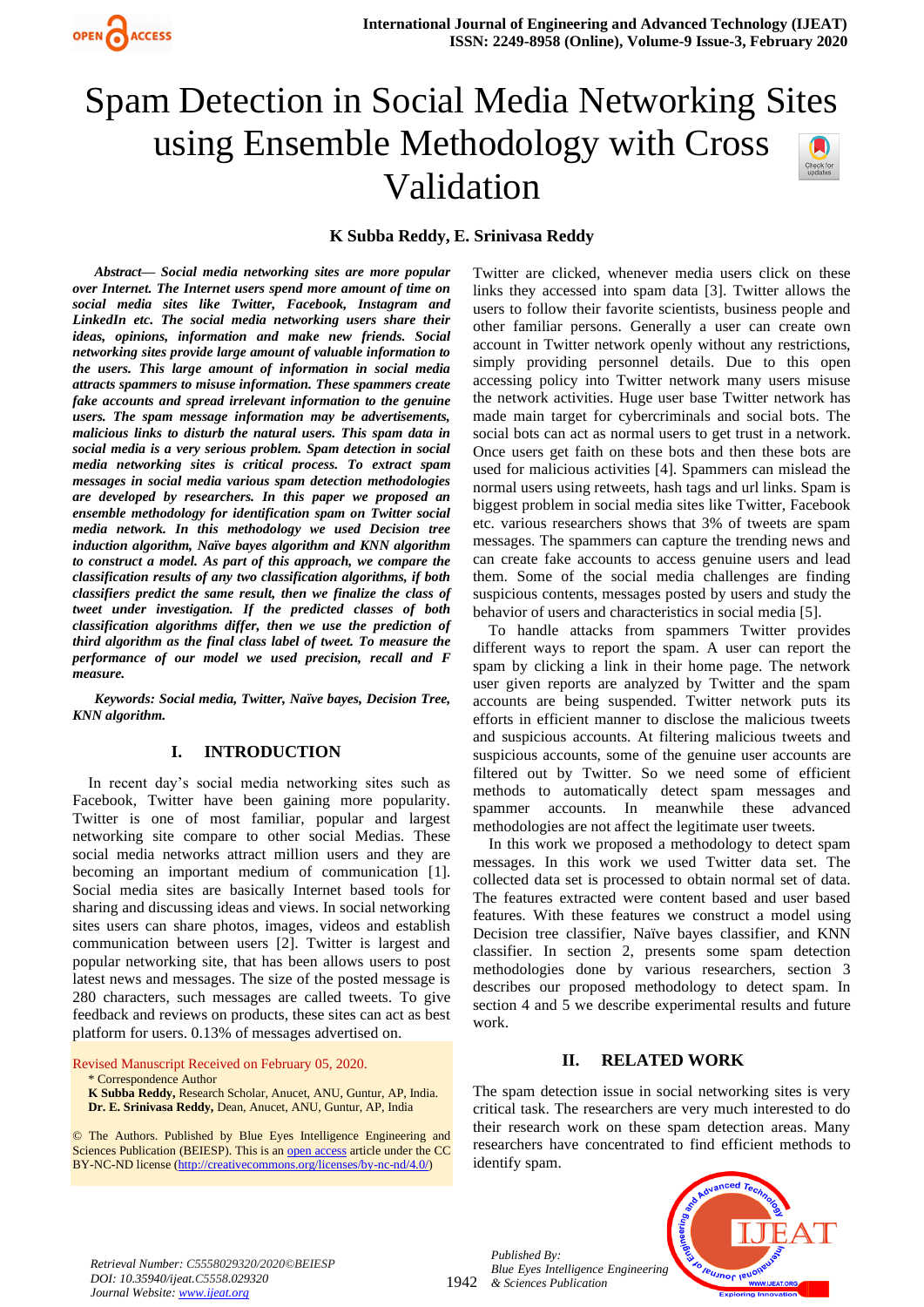This section summarizes the major contribution of various researchers on spam detection in various social networking sites. Benjamin Markines et. al [6] describes a spam message detection approach with supervised learning

algorithms. With these algorithms the spam detection model is constructed using six different features such as TagSpam, TagBlur, DomFp, Numads, Plagiarism, ValidLinks. Kyumin Lee et. al [7] proposed a spam message detection approach using honeypots and SVM machine learning algorithm. Xin Jin et. al [8] used GAD clustering algorithm to detect spammers in social networking sites. This methodology deal with scalability and real time spam detection challenges in social media networking sites. Xueying et. al [9] describes a spam data detection procedure to classify the social media networks dataset messages into spam messages and ham messages using ELM algorithm. This classification methodology is developed using various features available with original data messages such as messages containing URL's and life time of account. Hongyu et. al [10] proposed a model to filter the spam messages over social networking sites. Faraz Ahmed et. al [11] proposed a classification model to classify the spam profiles in online social networks with Markov clustering. In this method a weighted graph is used. From this weighted graph find active friends, page likes and shared URLs features. Cheng Cao et. al [12] describes a methodology to classify the data into spam or ham messages using behavioral analysis of the users. To analyze the behavior of network users use click based features and post based features. Saini Jacob Soman et. al [13] describes an approach to detect malicious tweets in social networking sites with user based features, location based features, content based features and text based features. With these extracted features a classification model is developed by SVM classifier and ELM classifier algorithms. Proposed ELM based spam detection methodology performs better spam detection rate compare to SVM classifier. Kaiyu Wang et. al [14] proposed a methodology to detect spam messages with combining of network features and textual features. With these features a spam detection model is constructed by SVM machine learning algorithm. The overall accuracy of model is increased up to 29%. Fabricio Benevenuto et. al [15]describes a model to classify user profiles into spammers or non spammers based on content based features and user based features. To construct a classification model they have used support vector machine learning algorithm. Sajid Yousuf Bhat et. al [16] describes a methodology to detect spam users in social networking sites by ensemble learning methods. To train these ensemble learning algorithms facebook data set is used. In this proposed methodology network structure based features are used to construct a model. Hailu Xu et. al [17] are described different features to detect spam in various social network sites such as facebook, Twitter. Arushi Gupta et. al [18] propose a mechanism to detect spammers in Twitter social media network. In this approach they used tweet level features, user level features, URL's, spam word features. They have used combined approach to develop a model with Naive Bayes classifier, clustering and decision trees. Xianghan Zheng et. al [19] describes a methodology to detect spammers in social networking sites. They have used content based features and user based features using SVM machine learning algorithm to construct a spammer detection model. Zahra Mashayekhi et. al [20] analyzed content based features and non content based features to detect spam messages in E-mail data. They have combined decision tree algorithm and Neural Network algorithm to develop a classification model. They have implemented this model on Lingaspam data set. Anjali Sharma et. al [21] analyzed various spam detection techniques methodologies to detect spam. They have studied different origin based spam detection methodologies such as Blacklists filters, white lists filters, Realtime Blackhole list filters and content based spam detection techniques such as Rule based filters, Bayesian filters, Support vector machines and Artificial Neural Network algorithms. Saumya Goyal et. al [22]describes a model to classify the spam messages in Twitter social media network. They have used decision tree induction classification algorithm and KNN classification algorithm to construct a classification model. Chen Lin et. al [23] describes a spam detection procedure with Extreme Machine Learning (ELM) algorithm. They have used content based features, user based features and social interactivity features to construct classification model. Prabhjot Kaur et. al [24] describes a survey on various spam detection techniques. They have done the survey on various user based spam detection techniques, content based spam detection techniques, hybrid based techniques and relation based techniques. Bhagyashri Toke et. al [25] describes a spam detection approach to detect spam messages in Facebook dataset. They have used combined approach of Naive bayes classification algorithm and Rule based classification algorithm. Bhagyasri Toke et. al [26] studied an integrated approach to detect spam data in social networking sites. Ala M et. al [27] describes a spam detection approach to detect spam messages in social networking sites. In this methodology they have used various features like content features, user based features. They have used various feature extraction methods such as information gain, relief methods. Malik Mateen et. al [28] describes spam detection approach to detect spam messages in Twitter data. Sachin Kamley et. al [31] analysed various machine learning techniques such as Decision tree, Neural Network, Support Vector Machines, Genetic algorithms and Bayesian Networks for performance forecasting of Share Market. Sharvil Shah et. al. [32] studied various classifier algorithms for sentimental analysis in Twitter data. In our proposed approach we used content based features, user based features.

#### **III. PROPOSED METHODOLOGY**

**T**he framework of our spam detection methodology is shown in Fig.1. In our proposed methodology we used different steps to detect spam in Twitter data. The previous spam detection analysts used various spam detection methodologies. Each approach uses its own data set and features for classification of data. Various spam detection approaches used different kind of features like user based features, content based features, network based features and location based features etc [19] [28]. Initially we train and test the classifiers individually with individual features on Twitter dataset. Next we train and test the ensemble approach on individual features and combination of user based and content based features.

*Published By: Blue Eyes Intelligence Engineering & Sciences Publication* 

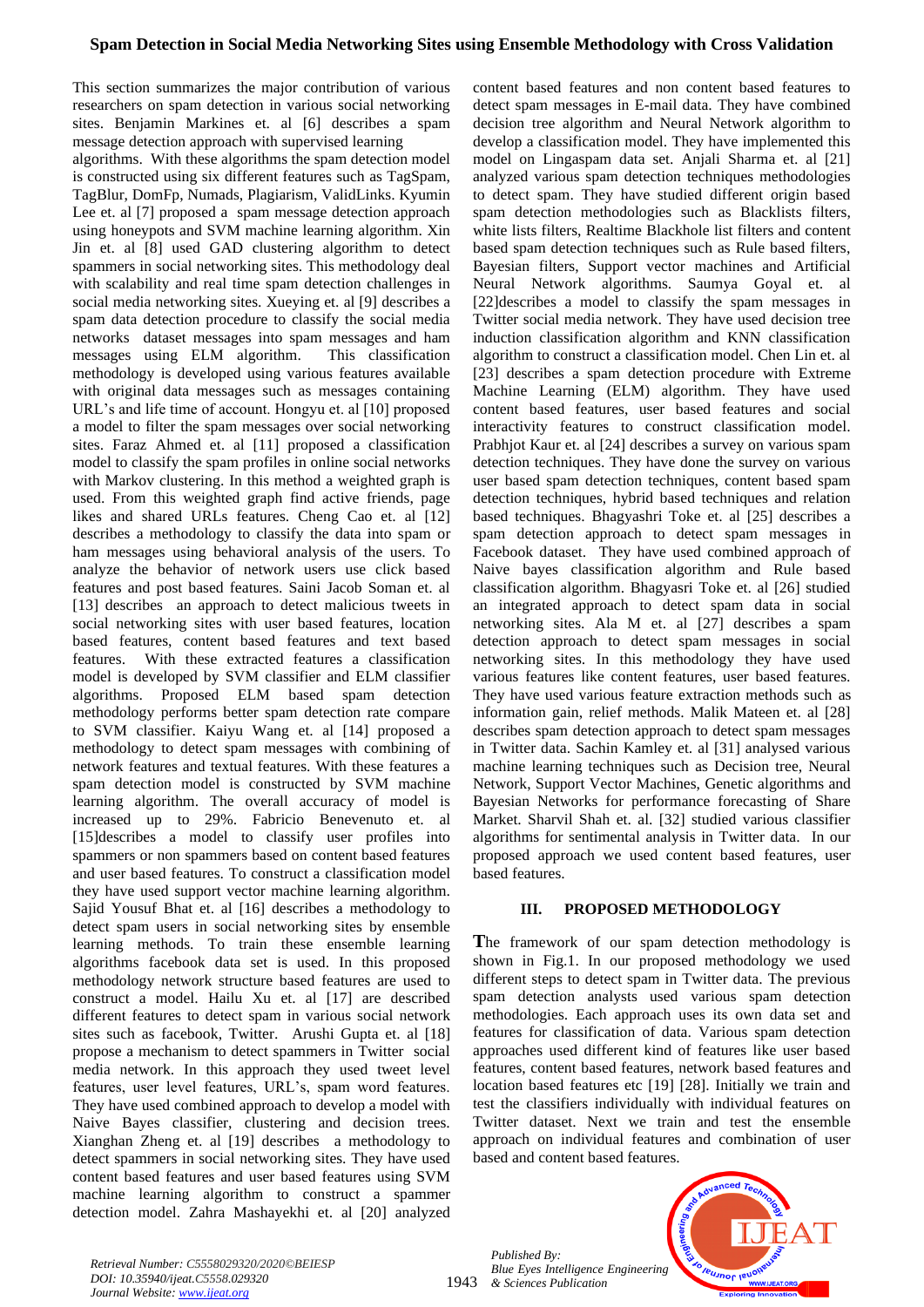

Later we did the same experiments on Twitter data set with cross validation approach. Ensemble cross validation approach has outperformed compare to other performed approaches



**Fig.1 Spam Detection Frame work.**

#### **A. Dataset**

Our research is conducted based on users perspective and content perspective. We get all the tweets from normal users instead of crawling public tweets. We randomly pickup 25 normal users from our Twitter and crawl tweets of the publishers they follow. We totally collected 2500 tweets.

#### **B. Labeling tweets**

Once the Twitter data was gathered, the next task was to develop a collection of tweets labeled into spam and ham groups. These categories could be used to train and test our classifier. Out of 2500 tweets, 2000 tweets are considered as ham tweets and remaining 500 tweets are considered as spam tweets.

#### **C. Feature selection**

In the proposed spam detection method 11 features are identified. The feature set is classified into two categories namely user based features and content based features

**User Based Features:** User based features are used to describe the behavior of users in twitter. These features are based on user relationships and properties of user accounts in twitter dataset. Generally in social media networks users can develop their own social networks with other users. In social network one user follows other users and allows other users to follow him. Spammers want to follow many profiles to spread misinformation to them, so they try to follow large number of users to spread misinformation. Generally we consider, the number of users following is more than number of users following him, such user account is considered as spam account. Here we are using different user based features to construct a model. User features are related to user accounts and the features are extracted from user accounts. The various user based features used in our approach are:

a) Number of Followers: This feature specifies the number of other users in network follow your account tweets. Generally followers define the popularity of someone profile. Generally spammers have less popularity and have less number of followers.

b) Number of Following: This feature specifies the number of other user accounts you follow. In twitter if you follow someone means you will see their tweets in your timeline. Twitter network knows to whom you follow and who is following you.

c) Age of Account: This feature specifies when the account has been created.

d) Follower to Following Ratio: This is the ratio of followers to following ratio in network for any user account. Generally ff ratio is less for normal users and this ratio is high for spammers.

> $FF Ratio =$ Number of following

Number of followers

e) Reputation: This is the ratio between number of followers to sum of following and followers

$$
Reputation = \frac{Followers}{Followers + Following}
$$

**Content Based Features:** These features are related to tweets posted by user. Generally normal users can't post duplicate content but spammers post lot of duplicate tweets. Content based features are based on messages that users write. The content based features are important to detect spam messages. Spammers are malicious users, who spread large amount of misinformation to the network users. The misinformation contains advertisements about their product and malicious links. The various content based features are used in our approach are:

a) Number of Tweets: Total number of tweets posted by user after creating his account.

b) Hashtag Ratio: This is the ratio between the tweets containing hashtags to total tweets posted and those tweets containing unique hashtag.

$$
has htag ratio = \frac{Duplicate Hashtag}{Unique Hashtags X Tweet count}
$$

c) URL's Ratio: This is the ratio between duplicate URL's to number of distinct URL's in tweets and sum of tweets.

$$
Total URLs = \frac{Hash duplicate URLs}{Hash Unique URLs X Tweet count}
$$

d) Mentions Ratio: Twitter account users are identified by @username. @username can be written anywhere in the tweet. Spammers misuse this feature to send spam messages to the genuine users in network. Generally the user messages contain large number of mention and reply tags then user is consider as spam user.

$$
@Tweets = \frac{\text{Tweets Containing@}}{\text{Total Number of Tweets}}
$$

*Published By: Blue Eyes Intelligence Engineering & Sciences Publication* 

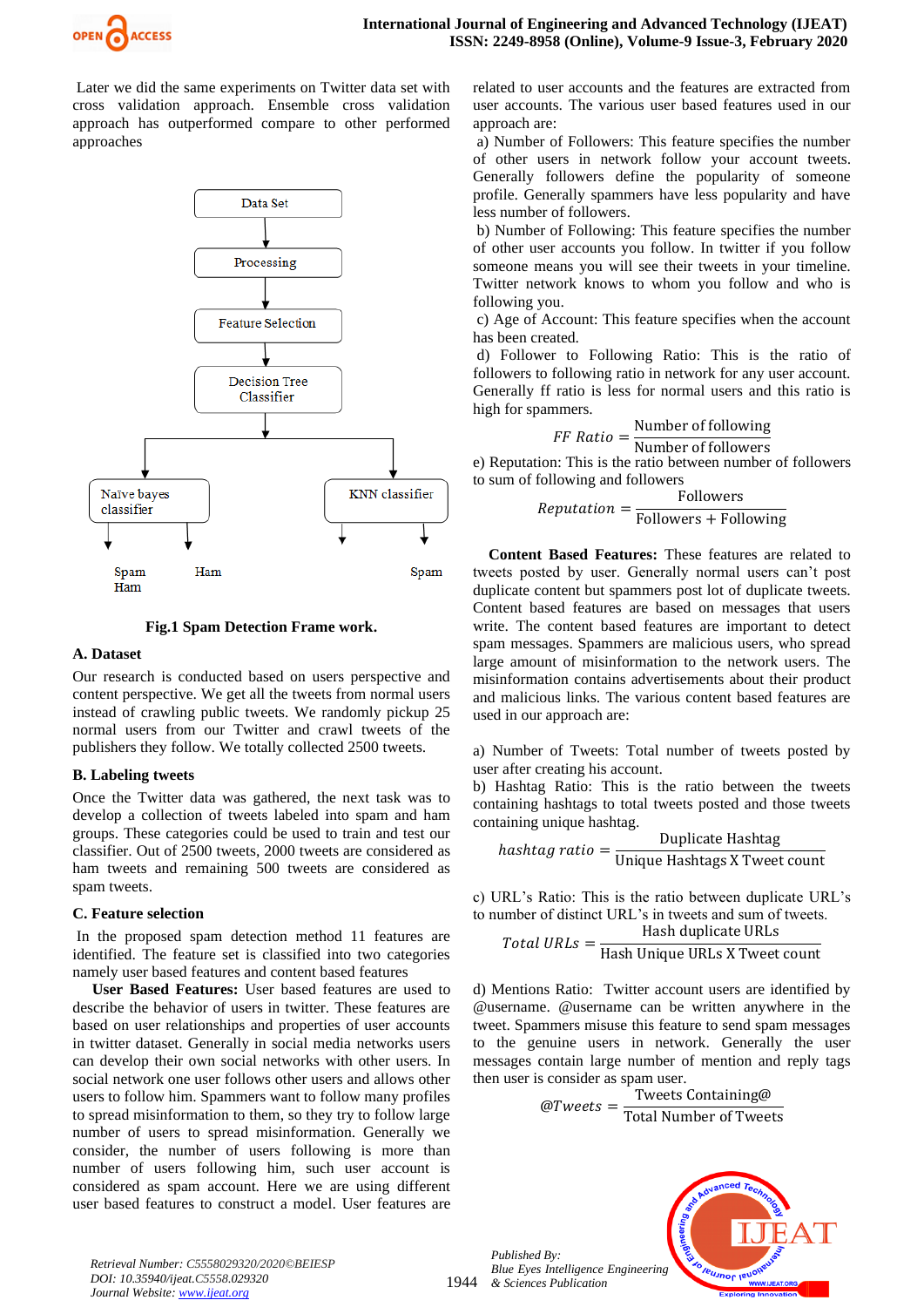#### **Spam Detection in Social Media Networking Sites using Ensemble Methodology with Cross Validation**

e) Tweet Frequency: Generally the tweet frequency of spammers is greater than genuine twitter user.

f) Spam words: we use specific spam words and count their occurrence in tweets of users.

The spammers use this spam words and spread misinformation to the users.

#### **D. Ensemble approach:**

Ensemble classifiers are used to group machine learning instances to improve the results of a classification model. The idea is based on the assumption that combination of multiple classifiers may be able to produce an overall classifier which is more accurate than any of the individual classifier.

In our proposed approach we use supervised machine learning algorithms. These algorithms are first trained on the labeled data set to develop classification models. These models are applied on unlabelled data to predict which data as spam data and which data as non spam data. In our proposed approach we ensemble decision tree induction algorithm, Naive Bayes classification algorithm and KNN Classifier to improve spam detection accuracy. In our methodology first decision tree classifier classifies the dataset as spam or non spam. To improve the classification accuracy of spam detection, categorized spam records of decision tree is given as input to the Naive bayes classifier and KNN classifier. Naive bayes classifier and KNN classifier further classify the messages into spam or non spam. In this way categorized non spam messages of decision tree are also given as input to the Naive bayes algorithm and KNN classifier to classify the any misclassified messages. As part of this approach, we compare the classification results of any two classification algorithms, if both classifiers predict the same result, then we finalize the class of tweet under investigation. If the predicted classes of both classification algorithms differ, then we use the prediction of third algorithm as the final class label of tweet.

#### **E. Decision Tree Induction:**

The decision tree is one of the known classification algorithms used in machine learning to guide the decision making process [30]. Many researchers used [20], [33] this classification algorithm to detect spam messages. The decision tree has three types of nodes. The root node has no incoming edges and zero or more outgoing edges. An internal node has exactly one incoming edge and two or more outgoing edges. The leaf or terminal node has exactly one incoming edge and no outgoing edges. Decision tree induction algorithms must provide a method for expressing an attribute test condition for different types of attributes like binary, nominal, ordinal and continuous attributes. There are many measures that can be used to determine the best way to split the records. These measures are defined in terms of the class distribution the records before and after splitting. The measures developed for selecting the best split are often based on the degree of impurity of the child nodes.

#### **F. Naive Bayes Classifier:**

This is one of the best machine learning algorithms for spam classification [17], [28]. To classify the message as a spam or non spam can be generalized by probability theory. The spam messages contain the specific words. The relationship between the attribute set and class variable within dataset is non-deterministic. To resolve this problem

Bayes theorem introduces a statistical principle for combining prior knowledge of the classes with new evidence gathered from given data. Let X and Y be a pair of random variables. The joint probability,  $P(X=x, Y=y)$ , gives the probability that variable X will take on the value x and variable Y will take on the value y. The conditional probability is the probability that a random variable will take on a particular value given that the outcome of another random variable is known. The conditional probability p  $(X=x| Y=y)$ , gives the probability that the variable Y will take on value y, given that the variable X is observed to have the value x. Based on joint and conditional probabilities.

Bayes theorem,  $P(Y|X) = \frac{P(X|Y)P(Y)}{P(Y)}$  $P(X)$ 

Y is the event that a given tweet belongs to a given class. X is the d dimensional feature vector corresponding to the tweet. The Naive bayes model makes the independence assumption that the attributes are all independent.

#### **G. KNN Classifier:**

This is very popular algorithm for classification of data. This algorithm is used for categorize dataset samples based on nearest training samples. To classify the test tweet, KNN algorithm identifies, k closest samples that are similar to test sample. The k nearest neighbors is identified by similarities of data sample. The data sample similarities are computed with some set of similarity measures. Euclidean distance measure is one of familiar similarity computing approach. The distance between two data samples can be found using Euclidean distance formula.

 $D(X,Y)=\sqrt{\sum_{i=1}^{D} (Xi - Y_i)^2}$ 

After k nearest neighbors is found, various strategies are used to predict the class label of the test tweet. A fixed k value is used for all classes in these methods. In this approach we used k=4.

#### **IV. EXPERIMENTS AND RESULT**

The main aim of this paper is to evaluate the performance of the ensemble classifiers for spam detection in social media networking sites. In order to detect spam in social media networks, user based and content based features are proposed and these features are extracted from social media networks. We compare the performance of classifiers including decision tree, Naïve bayes and KNN and their ensemble variants with cross validation and without cross validation.

The classification experiments are performed individually on each classifier. To do the experiments 80% of twitter dataset is randomly selected for training purpose and remaining 20% dataset is selected for testing the classifiers.

To evaluate the overall process of methodology we used a set of measures called precision, recall and F measure. The confusion matrix for spam detection system is:

|   |                                         | <b>Table 1: Confusion Matrix</b>   |                              |                       |  |
|---|-----------------------------------------|------------------------------------|------------------------------|-----------------------|--|
|   |                                         |                                    | Predicted class              |                       |  |
|   |                                         |                                    | Spam                         | Ham                   |  |
|   | Actual                                  | Spam                               | S                            | т                     |  |
|   | class                                   | Ham                                | TΤ                           |                       |  |
| 5 | Published By:<br>& Sciences Publication | Blue Eyes Intelligence Engineering | <b>ESPANANCED TO MARINES</b> | <b>WWW.IJEAT.ORG,</b> |  |

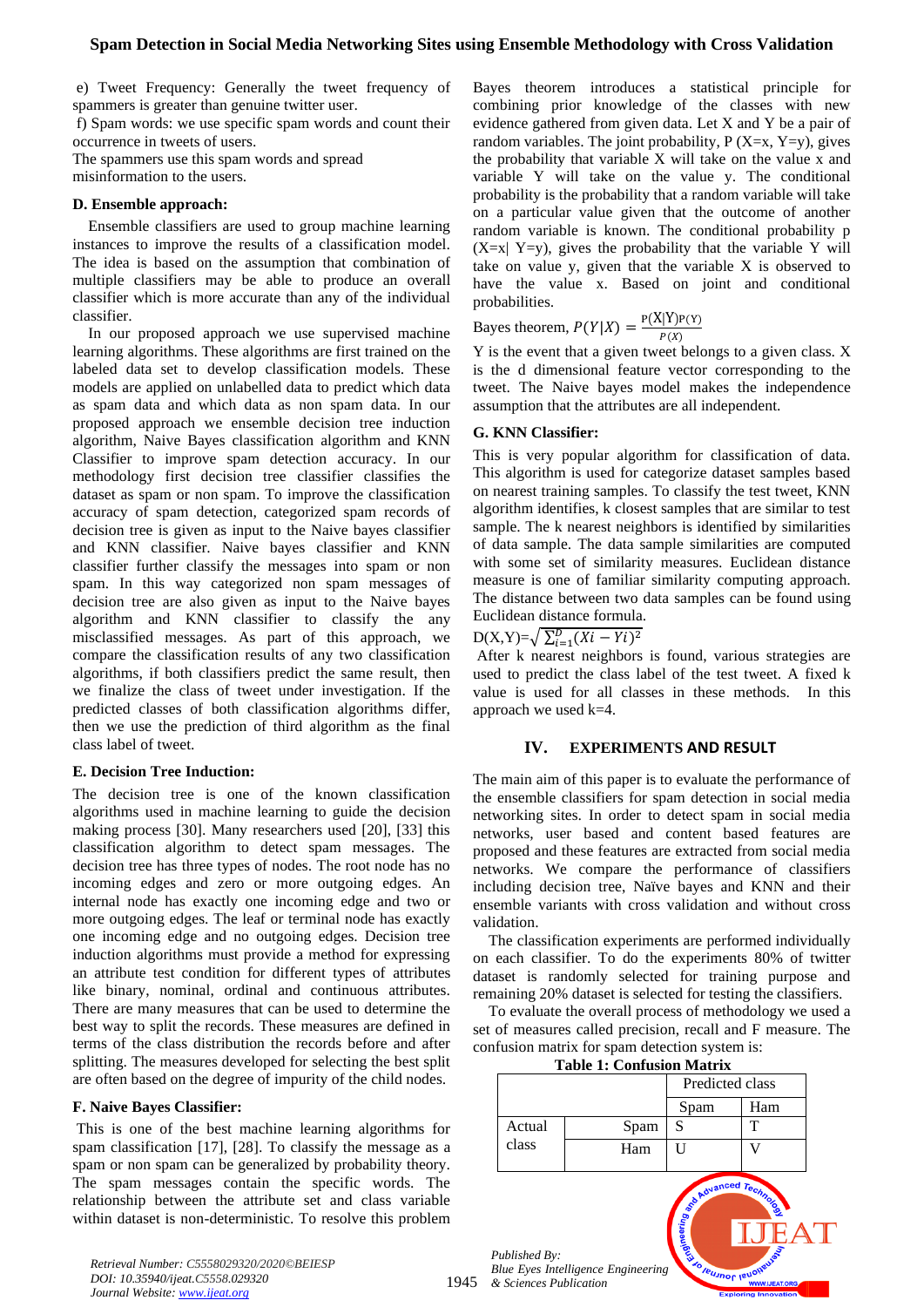

Where S represents the number of spam messages that were correctly classified, T represents the number of spam messages that were incorrectly classified as ham, U represents the number of ham messages that were incorrectly classified as spam and V represents the number of ham messages that were correctly classified.

The proposed methodology is evaluated using three metrics, called, precision, recall and F measure. The performance metrics are:

$$
Precision = \frac{S}{S + U}
$$

$$
Recall = \frac{S}{S + T}
$$

$$
F Measure = \frac{2 * Precision * Recall}{Precision + Recall}
$$

Initially all the classifiers are individually trained and tested with user based features. In next all the classifiers are individually trained and tested with content based features. Later all the classifiers are individually trained and tested using user based features and content based features. Table 2 presents performance of classifiers using user based features, table 3 describes performance of classifiers using content based features and table 5 presents performance of classifiers using user based and content based features.

**Table 2: Performance of individual classifiers using only user based features**

| Classifier (individual) | Precision | Recall |         |
|-------------------------|-----------|--------|---------|
|                         |           |        | Measure |
| Decision tree           | 0.95      | 0.96   | 0.954   |
| <b>KNN</b>              | 0.93      | 0.92   | 0.924   |
| Naïve Bayes             | 0.95      | 0.956  | 0.952   |

 The decision tree classifier has highest precision, recall and F measure compared to KNN classifier and Naïve bayes classifier

**Table 3: Performance of individual classifiers using only content based features**

| Classifier (individual) | Precision | Recall |         |
|-------------------------|-----------|--------|---------|
|                         |           |        | Measure |
| Decision tree           | 0.92      | 0.92   | 0.92    |
| <b>KNN</b>              | 0.91      | 0.912  | 0.91    |
| Naïve Bayes             | 0.90      | 0.75   | 0.818   |

The decision tree classifier has highest precision, recall and F measure compared to KNN classifier and Naïve bayes classifier and Naïve bayes classifier has lowest recall and F measure compared to decision tree and KNN classifier.

**Table 4: Performance of individual classifiers using user based features and content based features**

| Classifier(individual) | Precision | Recall | F       |
|------------------------|-----------|--------|---------|
|                        |           |        | Measure |
| Decision tree          | 0.95      | 0.96   | 0.954   |
| <b>KNN</b>             | 0.91      | 0.92   | 0.914   |
| Naïve Bayes            | 0.90      | 0.85   | 0.874   |

The decision tree classifier has highest precision, recall and F measure compared to KNN classifier and Naïve bayes classifier and Naïve bayes classifier has lowest recall and F measure compared to decision tree and KNN classifier.

In next phase of experiments our proposed model is trained and tested using user based features. After that the proposed model is also trained and tested using only content based features. Finally our model is trained and tested by user based and content based features. In tables 5, 6,7 presents performance of proposed model using only user based , content based and combination of user based and content based features.

| Table 5: Performance of Proposed model using only user |  |
|--------------------------------------------------------|--|
| Lessal footnoor                                        |  |

| <b>based features</b> |           |        |           |  |
|-----------------------|-----------|--------|-----------|--|
|                       | Precision | Recall | F measure |  |
| Classification        | 0.96      | 0.967  | 0.963     |  |
| model                 |           |        |           |  |

The performance of proposed ensemble model using only user based features has highest precision, recall and F measure compared to Decision tree, naïve bayes and KNN classifiers.

#### **Table 6: Performance of proposed model using only content based features**

|                | Precision | Recall | F measure |
|----------------|-----------|--------|-----------|
| Classification | 0.956     | 0.962  | 0.958     |
| model          |           |        |           |

The performance of proposed ensemble model using only content based features has highest precision, recall and F measure compared to Decision tree, naïve bayes and KNN classifiers.

#### **Table 7: Performance of proposed model using user based and content based features**

| vascu anu conichti vascu icatul cs |           |        |           |  |  |
|------------------------------------|-----------|--------|-----------|--|--|
|                                    | Precision | Recall | F measure |  |  |
| Classification<br>model            | 10.965    | 0.968  | 0.966     |  |  |

The performance of proposed ensemble model using user based and content based features has highest precision, recall and F measure compared to Decision tree, naïve bayes and KNN classifiers.

In next level of our approach, we did classifications experiments using 10 fold cross validation. In every test, the original dataset is partitioned into 10 sub samples. Out of 10 subsamples nine are used as training data and the remaining one is used for testing the classifier. The process is then repeated 10 times, with each of the 10 sub samples used exactly once as the test data, thus producing 10 results. The average of the result is considered as final result. Table 8 presents the performance comparison of classifiers using user based features with cross validation approach. In this Naïve bayes approach has highest precision, recall and f measure compared to other classifiers. Tables 9,10 presents performance comparison of classifiers using content based features and combination of content based and user based features.

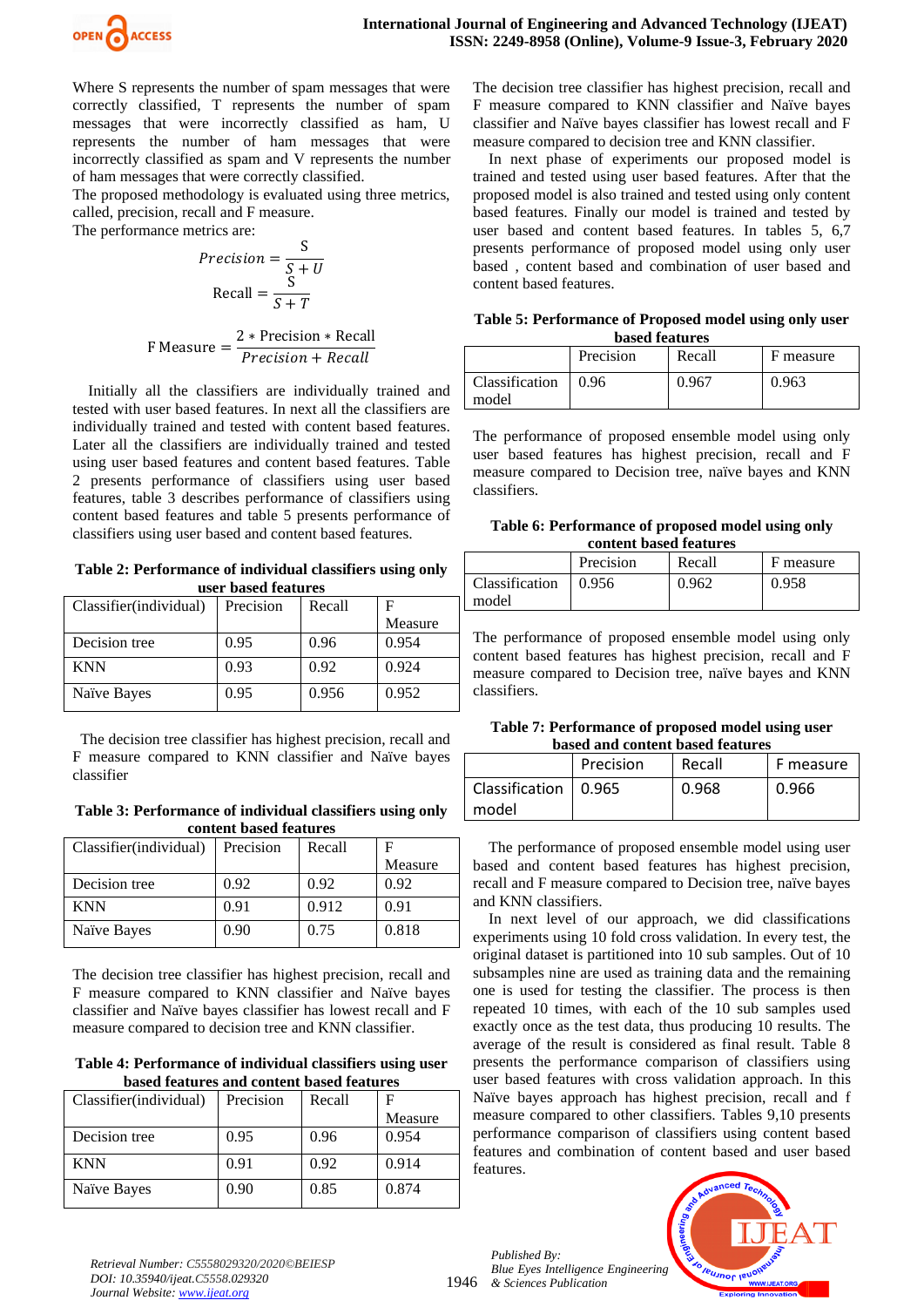| user based features with cross validation |           |        |           |  |
|-------------------------------------------|-----------|--------|-----------|--|
| Classifier(individual)                    | Precision | Recall | F Measure |  |
| Decision tree                             | 0.958     | 0.965  | 0.961     |  |
| <b>KNN</b>                                | 0.93      | 0.935  | 0.932     |  |
| Naïve Bayes                               | 0.961     | 0.967  | 0.963     |  |

## **Table 8: Performance of individual classifiers using only**

#### **Table 9: Performance of individual classifiers using only content based features with cross validation**

| Classifier (individual) | Precision | Recall |         |
|-------------------------|-----------|--------|---------|
|                         |           |        | Measure |
| Decision tree           | 0.92      | 0.925  | 0.922   |
| <b>KNN</b>              | 0.915     | 0.921  | 0.917   |
| Naïve Bayes             | 0.91      | 0.88   | 0.894   |

#### **Table 10: Performance of individual classifiers using user based and content based features with cross validation**

| уаппаноп                |           |        |         |  |
|-------------------------|-----------|--------|---------|--|
| Classifier (individual) | Precision | Recall | F       |  |
|                         |           |        | Measure |  |
| Decision tree           | 0.965     | 0.97   | 0.967   |  |
| <b>KNN</b>              | 0.93      | 0.94   | 0.934   |  |
| Naïve Bayes             | 0.92      | 0.85   | 0.883   |  |

Tables 11, 12, 13 presents the performance of our proposed model with only user based features, content based features and combination of user based and content based features. The proposed model with user and content based features has highest performance in terms of precision, recall and f measure.

#### **Table 11: Performance of proposed model using only user based features with cross validation**

|                         | Precision | Recall | F Measure |
|-------------------------|-----------|--------|-----------|
| Classification<br>model | 0.961     | 0.965  | 0.962     |

**Table 12: Performance of proposed model using only content based features with cross validation**

|                | Precision | Recall | F Measure |
|----------------|-----------|--------|-----------|
| Classification | 0.925     | 0.923  | 0.923     |
| model          |           |        |           |

#### **Table 13: Performance of proposed model using user based and content based features with cross validation**

|                | Precision | Recall | F Measure |  |  |
|----------------|-----------|--------|-----------|--|--|
| Classification | 0.968     | 0.97   | 0.968     |  |  |
| model          |           |        |           |  |  |

### **A. Comparison Analysis**

This section describes a comparative analysis of the proposed method with other existing works for detecting spam messages. Table 14 presents the performance comparison of proposed method with other classification methods in terms of precision, recall and F measure. Table 15 presents the performance comparison of proposed method with or without cross validation.

#### **Table 14: Comparison of proposed model with existing works**

| ** VI ISD         |           |        |           |  |  |  |
|-------------------|-----------|--------|-----------|--|--|--|
|                   | Precision | Recall | F measure |  |  |  |
| Decision tree     | 0.965     | 0.97   | 0.967     |  |  |  |
| <b>KNN</b>        | 0.93      | 0.94   | 0.934     |  |  |  |
| Naïve Bayes       | 0.92      | 0.85   | 0.883     |  |  |  |
| Proposed<br>model | 0.972     | 0.97   | 0.968     |  |  |  |

#### **Table 15: Comparison of proposed models performance**

|                                                    | Precision | Recall | F       |
|----------------------------------------------------|-----------|--------|---------|
|                                                    |           |        | measure |
| Proposed model without   0.965<br>cross validation |           | 0.968  | 0.966   |
| Proposed model with $0.972$<br>cross validation    |           | 0.97   | 0.968   |

Table 15 describes comparison between proposed model with cross validation and without cross validation. In two methodologies user based features and content based features are used. The proposed model with cross validation approach has outperforms compared to without cross validation.

In this section we presents a comparative analysis of the proposed method with one of the methods for detecting spam messages proposed by X.Zhang et al. in [34]. The approach presented in [34] is implemented and evaluated on Twitter dataset. Fig 2 presents the performance comparison of proposed methodology with X.Zhang et al. method in terms of precision, recall and F measure. It can be observed from the figure that the proposed approach outperforms X.Zhang et al. method.



**Fig 2: Comparison of results**

### **V.CONCLUSION**

In this paper, we have introduced an ensemble based spam detection methodology for social networks. This methodology considers user based features and content based features and apply them into Decision tree algorithm, Naïve bayes algorithm and KNN algorithm for spam detection. These algorithms are implemented individually without cross validation and with cross validation.



*Retrieval Number: C5558029320/2020©BEIESP DOI: 10.35940/ijeat.C5558.029320 Journal Website[: www.ijeat.org](http://www.ijeat.org/)*

1947 *Published By: Blue Eyes Intelligence Engineering & Sciences Publication*